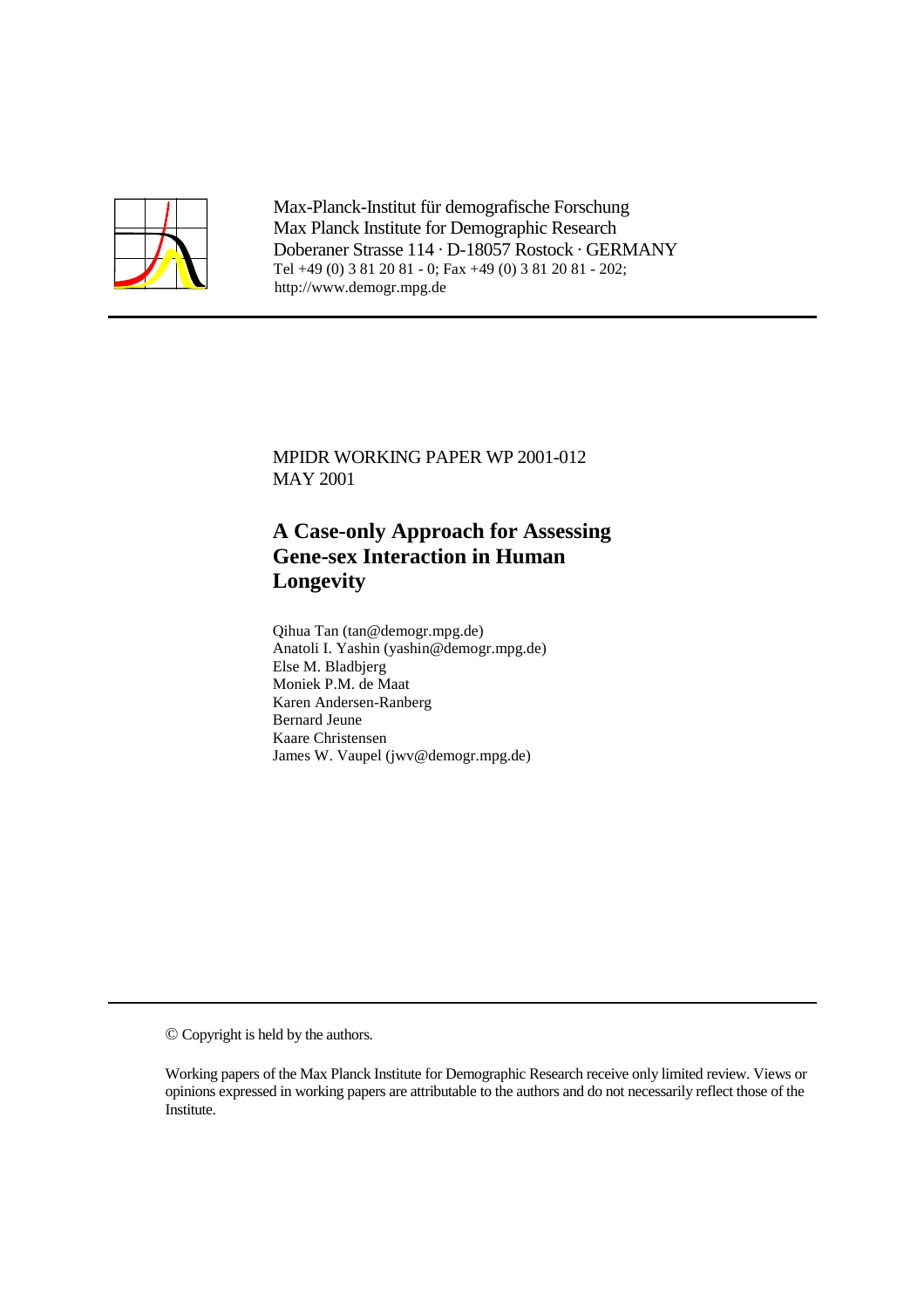# **A Case-only Approach for Assessing Gene-sex Interaction in Human Longevity**

Qihua Tan<sup>1</sup>, Anatoli I. Yashin\*,<sup>1</sup>, Else M. Bladbjerg<sup>2</sup>, Moniek P.M. de Maat<sup>2</sup>, Karen Andersen-Ranberg<sup>3</sup>, Bernard Jeune<sup>3</sup>, Kaare Christensen<sup>3</sup>, James W. Vaupel<sup>1</sup>

- <sup>1</sup> Max-Planck Institute for Demographic Research, Rostock, Germany
- <sup>2</sup> Department of Thrombosis Research, University of Southern Denmark and Department of Clinical Biochemistry, Ribe County Hospital in Esbjerg, Denmark
- <sup>3</sup> Epidemiology, Institute of Public Health, and Aging Research Center, University of Southern Denmark-Odense University, Denmark

\*Address for correspondence

Prof. Anatoli I. Yashin

Max-Planck Institute for Demographic Research

Doberaner Str. 114

18057 Rostock, Germany

Tel. +49 381 2081 106 Fax +49 381 2081 406

e-mail: Yashin@demogr.mpg.de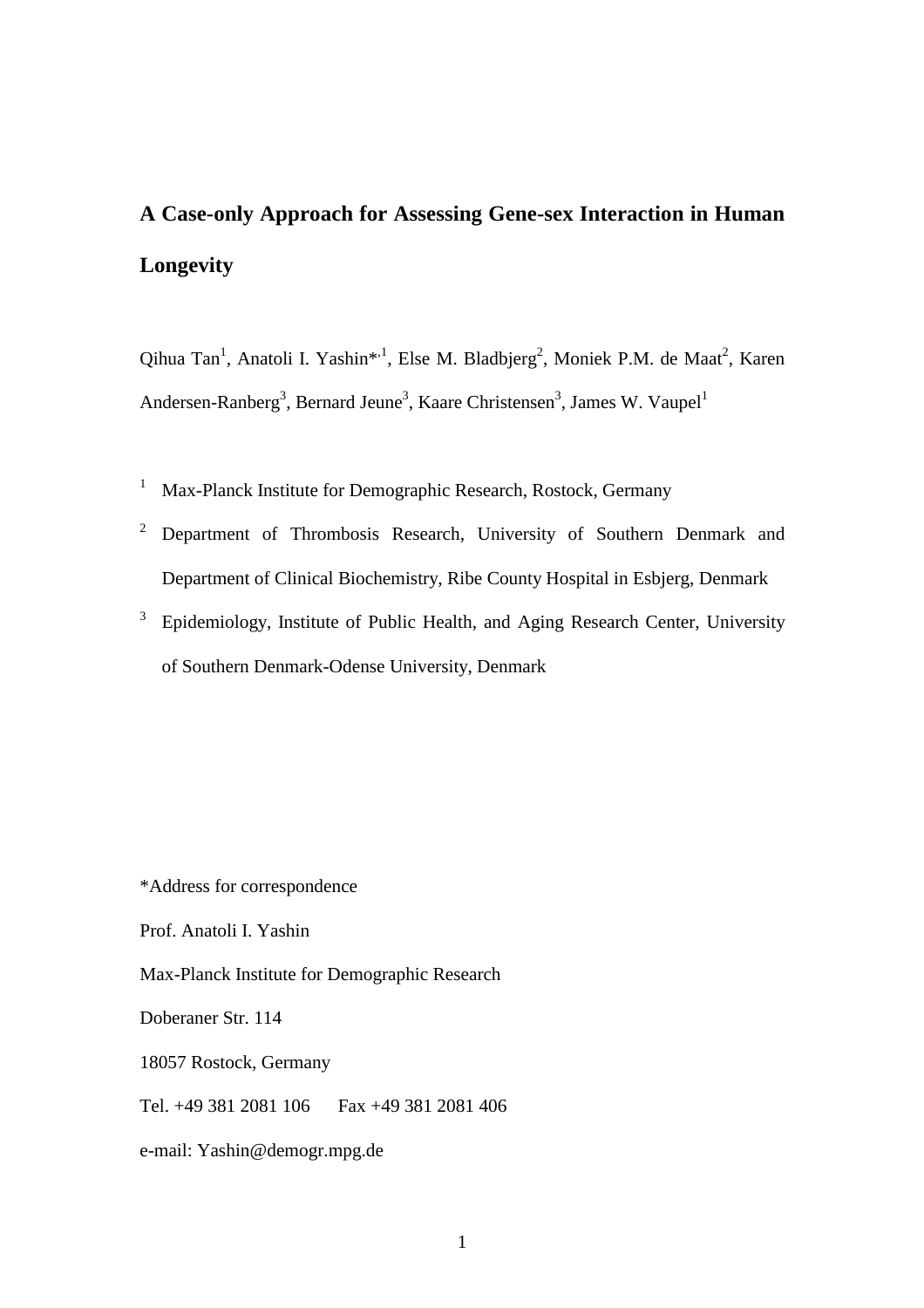### **ABSTRACT**

As one aspect of the complex feature of longevity, gene-sex interaction plays an important role in influencing human life span. With advances in molecular genetics, more studies aimed at assessing gene-sex interaction are expected. New and valid statistical methods are needed. In this paper, we introduce a nontraditional approach, the case-only design, which was originally proposed for assessing gene and disease associations, to detect gene-sex interaction in human longevity. Applications of this method to data collected from centenarian studies show that it can produce consistent results as compared with results obtained from case-control and other approaches. Important features of the application in human longevity studies are highlighted and discussed. Since centenarians constitute a special population representing successful ageing, the easily applicable case-only approach will be an important tool for screening potential major genes that contribute to human longevity.

Key words: case-only study, centenarian, gene-sex interaction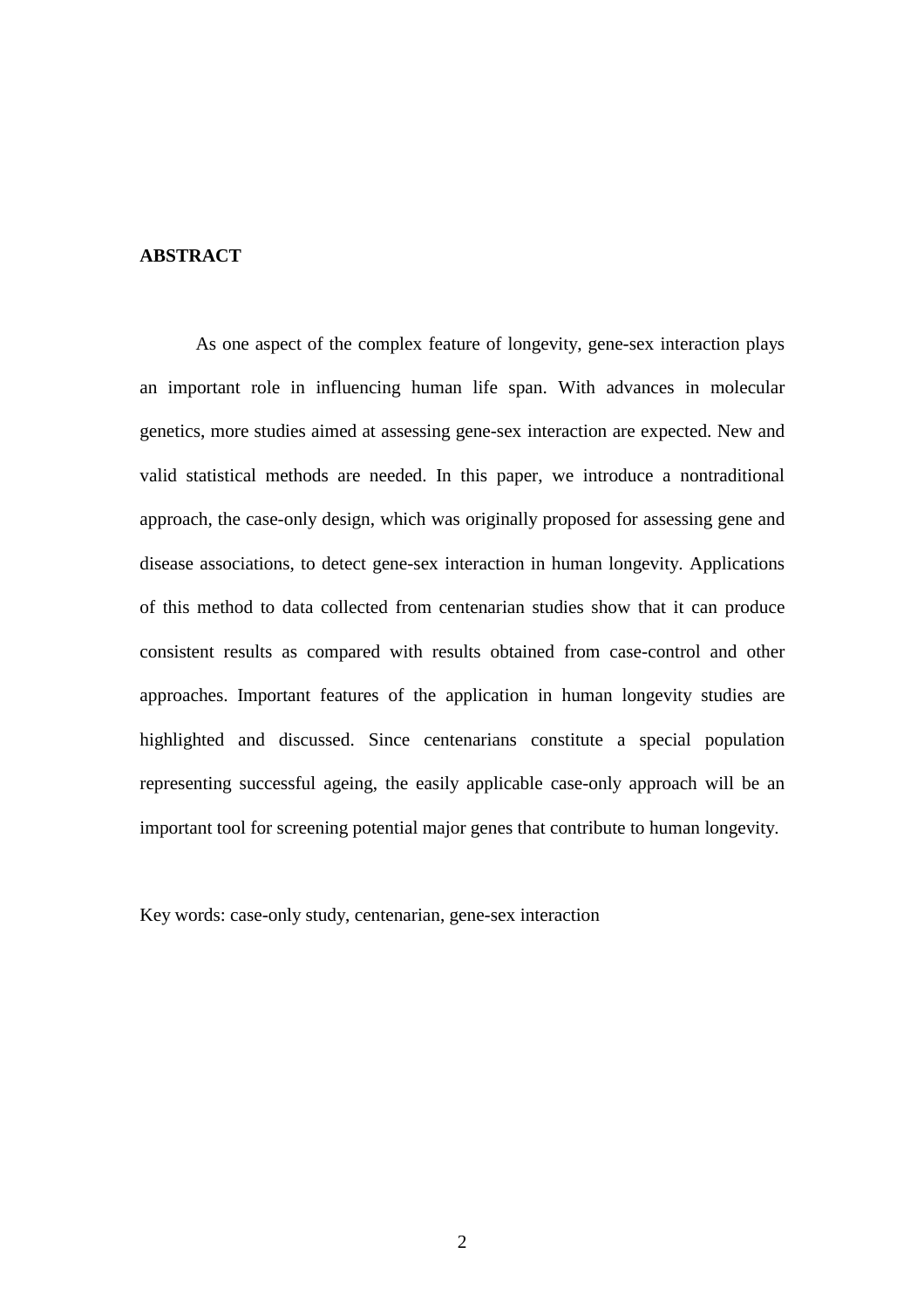#### **Introduction**

A great deal of interest has been generated in the study of genetic influences on human longevity taking advantage of the rapid development in molecular genetics (1). In the recent literature, the gene-sex interaction arises as an important phenomenon in the genetic modulation of human life span. For example, Ivanova et al. (2) reported the correlation between HLA-DR7 and longevity with elevated frequency of DR7 in long-lived men. De Benedictis et al. (3) observed a significant decrease in the frequency of the THO (tyrosine hydroxylase) large allele group (alleles 9, 10-1, 10) in male Italian centenarians, but not in females. As concerning statistical analysis, a conventional gene frequency method based on the case-control design has been used (2,3,4). A relative risk approach that combines sex-specific population survival distributions has been proposed and applied to data from cross-sectional studies to detect the risk of gene alone as well as the risk of gene-sex interaction that potentially contribute to human life span heterogeneity (5,6). Comparisons between the two approaches have been made (7,8,5) revealing better performance for the latter since it makes full use of individual genetic as well as survival information. However, both approaches have difficulty in dealing with crucial issues that originate from the cross-sectional design. Spurious conclusions could be made when improper control is chosen. In this paper, we are going to introduce a nontraditional approach, the caseonly method, which was originally designed for analysing gene-environment interaction in disease etiology (9,10) to detect gene-sex interaction in human longevity when treating centenarians as cases. This approach appears to have greater precision and requires fewer case subjects than the traditional case-control study when the primary interest is in gene-sex interaction (9,11). We are going to show that the same methid is also a valid approach that gives consistent results on reported gene-sex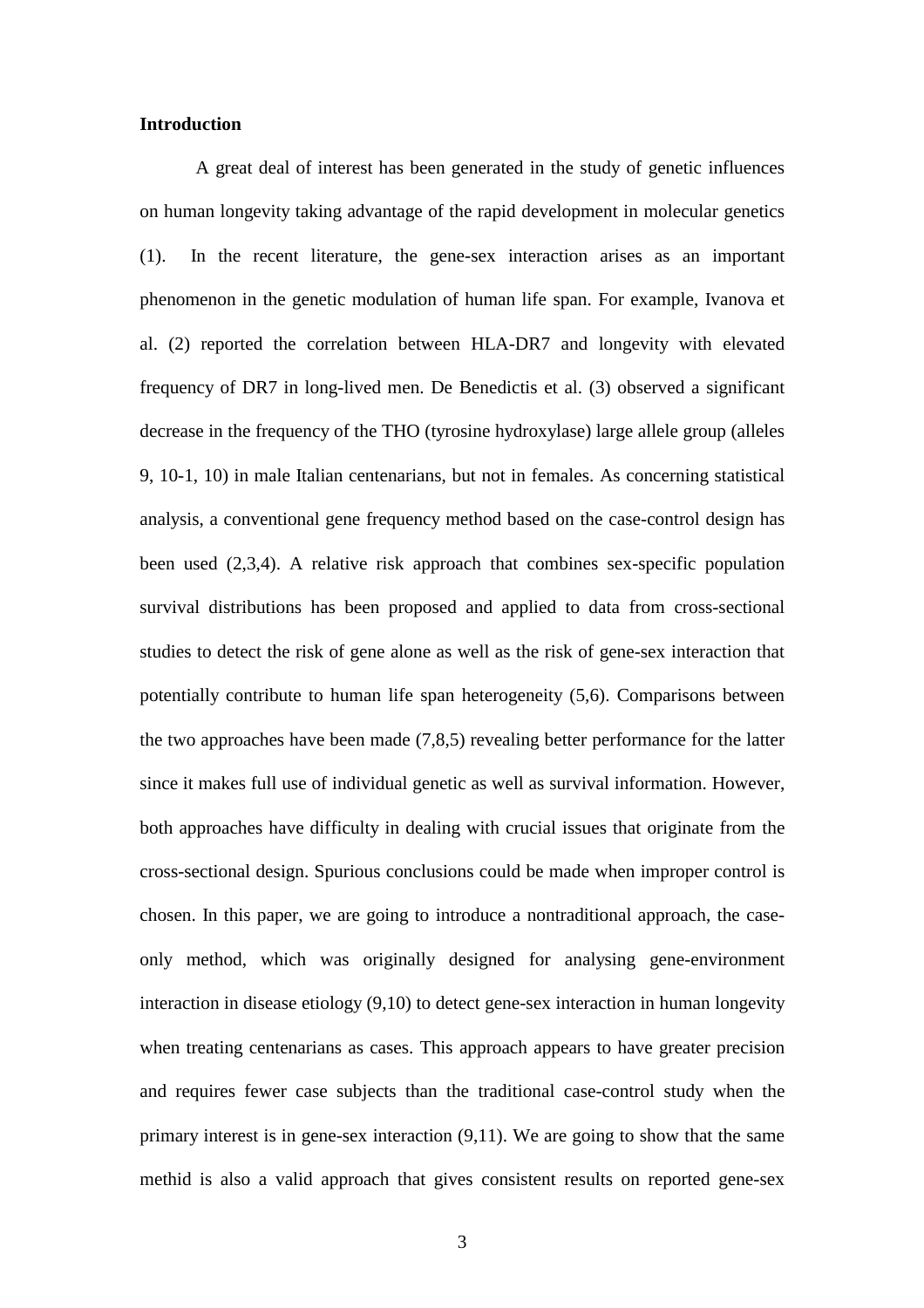interactions from previous gene longevity association studies. Special issues that come up when applying the model to the longevity studies will be discussed, with advantages of the application highlighted.

#### **Methods**

Suppose that we are interested in analysing the genetic influence on longevity that is sex-dependent using case-control design. We can display our data in a  $2\times 4$ table (Table 1). In Table 1, we classify the genotype as presence (1 or 2 alleles) and absence (0 allele) of the susceptible gene. We also assign 1 for males and 0 for females. Using females without the susceptible allele as the reference group, we can calculate the odds ratio for the other groups with different sex and genotype compositions. In Table 1,  $OR_{01}$  is the odds ratio for female carriers as compared to female non-carriers of the allele or, in other words, the effect of the gene alone;  $OR_{10}$ is the odds ratio for sex;  $OR_{11}$  is odds ratio for the combined effect for both sex and genotype. The case-only odds ratio (Table 2) can be calculated as the cross-product

$$
OR_{ca} = \frac{a_{11}a_{00}}{a_{10}a_{01}} = \frac{OR_{11}}{OR_{10}OR_{01}}OR_{co}
$$
 (1')

where  $OR_{co}$  is the control-only odds ratio,  $b_{11}b$  $b_{10}b$  $11^{10}00$  $10^{10}$ . Assuming that the susceptible genotype and sex are independent and that the event (longevity) the interaction is associated with is rare, then  $OR_{co}$  becomes unity (see Appendix), and we can rewrite  $(1')$  as

$$
OR_{ca} = \frac{OR_{11}}{OR_{10}OR_{01}}.
$$
 (2)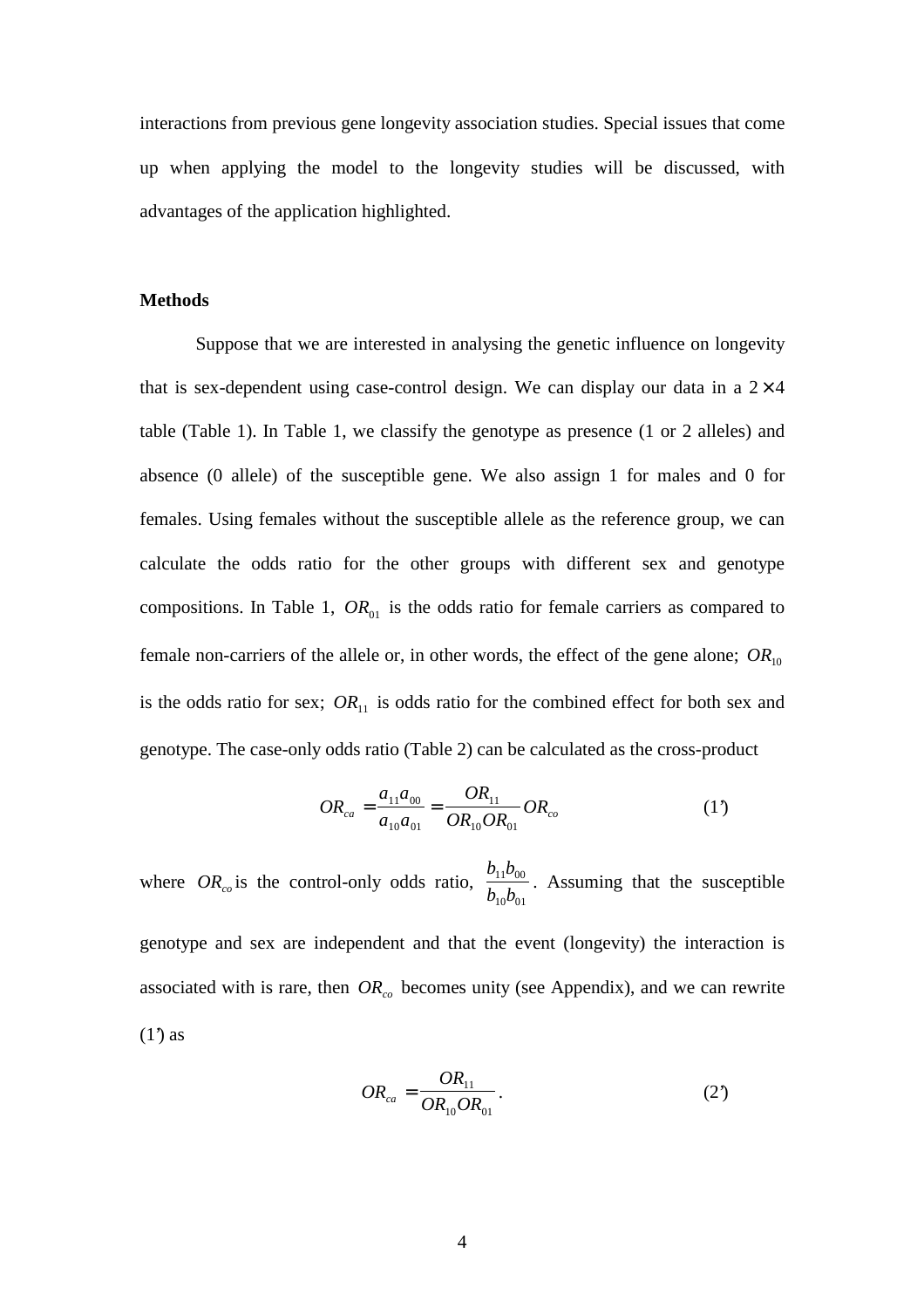(2') means that the case-only odds ratio measures the departure from multiplicative joint effect of the genotype and sex or, in other words, the effect of gene-sex interaction. The null hypothesis for this approach is  $H_0$ : $OR_{ca} = 1$ . Any statistically significant deviation of  $OR_{ca}$  from unity indicates that there is a gene-sex interaction that contributes to and modifies the probability of achieving longevity. By comparing variances of the MLE of the logarithm of  $(1)$  and  $(2)$ , Piegorsch et al.  $(9)$  concluded that the case-only study has increased precision in estimating interactions since the variance corresponding to (1) involves an extra component for  $OR_{co}$ , the control-only odds ratio.

Statistical test for the null hypothesis can be conducted by employing the log likelihood ratio (LLR) test by calculating twice the difference between the log likelihoods at  $OR_{ca} = 1$  and at  $OR_{ca}$  estimated. When sample size is large, the LLR is approximately distributed as  $\chi^2$  on 1 degree of freedom. Alternatively, we can apply the standard  $\chi^2$  statistic to test the null hypothesis (Table 2), i.e.  $\chi^2 = \frac{n_{\text{u}} \times n_{11} n_{00}}{n_{10} n_{01}}$ 2  $1.12.111.2$  $=\frac{n_{\cdot}(a_{11}a_{00}-a_{10}a_{00})}{a_{10}a_{00}-a_{10}a_{00}}$  $n_1 n_2 n_1 n$ ..  $\mu_{2}$  $\mu_{1}$  $\mu_{2}$  $\frac{(a_{11}a_{00} - a_{10}a_{01})^2}{n n n n n}$  with one degree of freedom. Here,  $n_1$ ,  $n_2$ ,  $n_1$ ,  $n_2$  is the

marginal sum of the observations by sex and by genotype,  $n$  is the total sum of the observations (cases). The  $\chi^2$  statistic with continuity correction can also be applied but is not recommended (12). For a significant  $OR_{ca}$ , confidence intervals can be constructed. The procedure is first to construct a confidence interval for the natural log of  $OR_{ca}$ , and then exponentiate the boundaries to get the confidence intervals for

$$
OR_{ca}
$$
. The standard error of  $ln(OR_{ca})$  is given by  $\sqrt{\frac{1}{a_{00}} + \frac{1}{a_{01}} + \frac{1}{a_{10}} + \frac{1}{a_{11}}}$ . Since the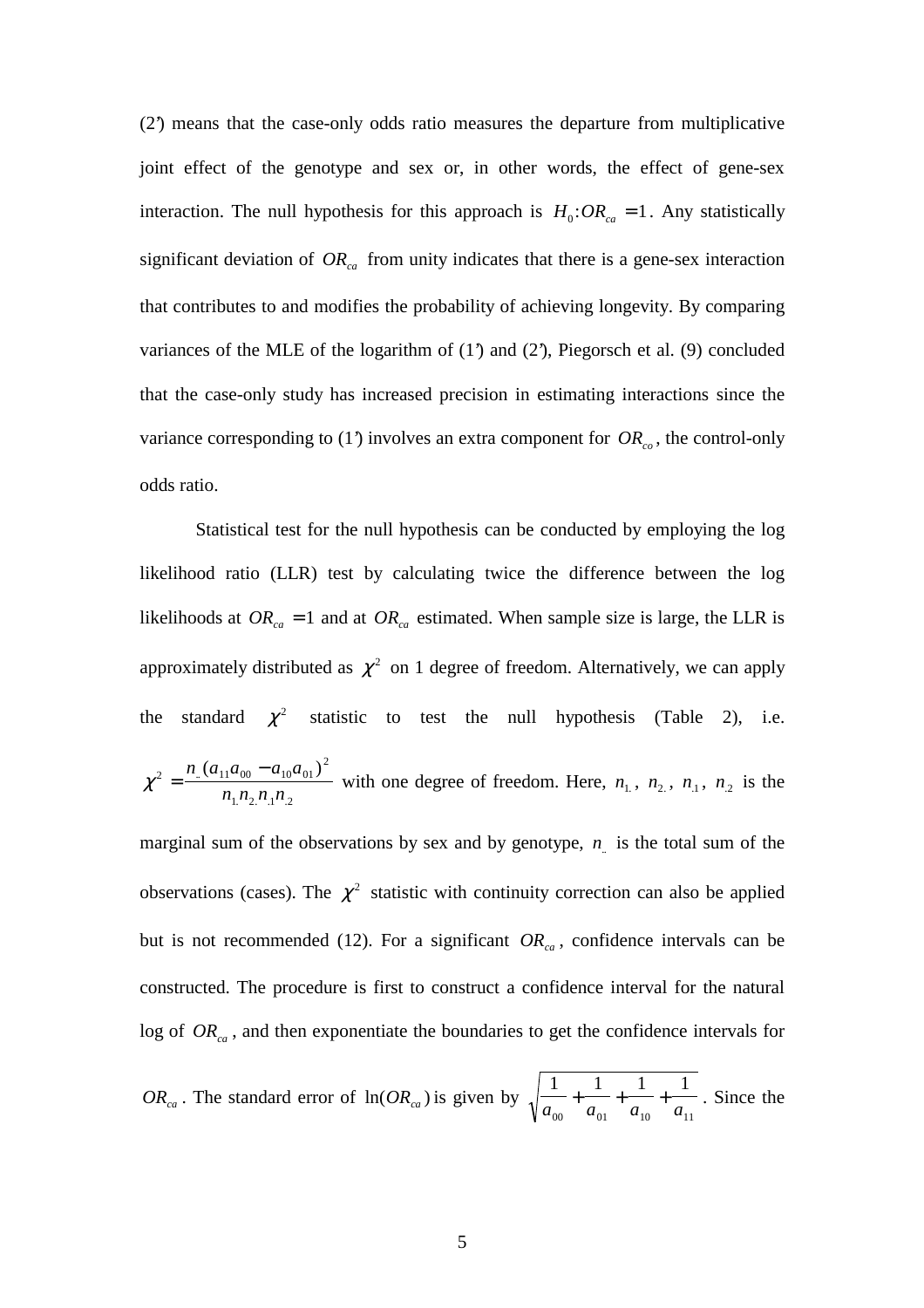natural log of odds ratio is more normally distributed than the odds ratio itself, we can use the critical values of the standard normal distribution for calculating the intervals.

#### **Examples**

#### (1) Cardiovascular disease associated genes and longevity

In order to explore if genes involved in the etiology of cardiovascular disease are also associated with human longevity, a cross-sectional investigation was conducted in Denmark with blood samples taken from controls (healthy young subjects) and centenarians (13). Results from the data analysis show that there is no significant influence on longevity from each of the genes alone (13,6). However, reanalysis of the data with consideration of gene-sex interaction has revealed that 3 genetic polymorphisms, angiotensinogen M/T235, FVII R/Q353 and FVII-323ins10, manifest significant sex-dependent effects that are favourable to the longevity of males (6). By setting the risk of female carriers to 1, the relative risks for male carriers of the angiotensinogen M235, FVII Q353, and FVII –323p10 alleles were estimated as 0.67, 0.68 and 0.69, respectively. All are highly significant. Applying the case-only approach to centenarian data on the 3 alleles, we got consistent results as shown in Table 3. The odds ratios for the 3 alleles are 2.519 for angiotensinogen M235  $(p=0.013)$ , 2.353 for FVII Q353 (p=0.038), 2.305 for FVII-323p10 (p=0.037). All are significantly different from unity, which means that male centenarians are more likely to carry these mutants than female centenarians. The results suggest that these mutant alleles convey gene-sex interactions that are beneficial to male survival. We also tried to do the same calculation on other genes tested in the study but no further gene-sex interaction was found.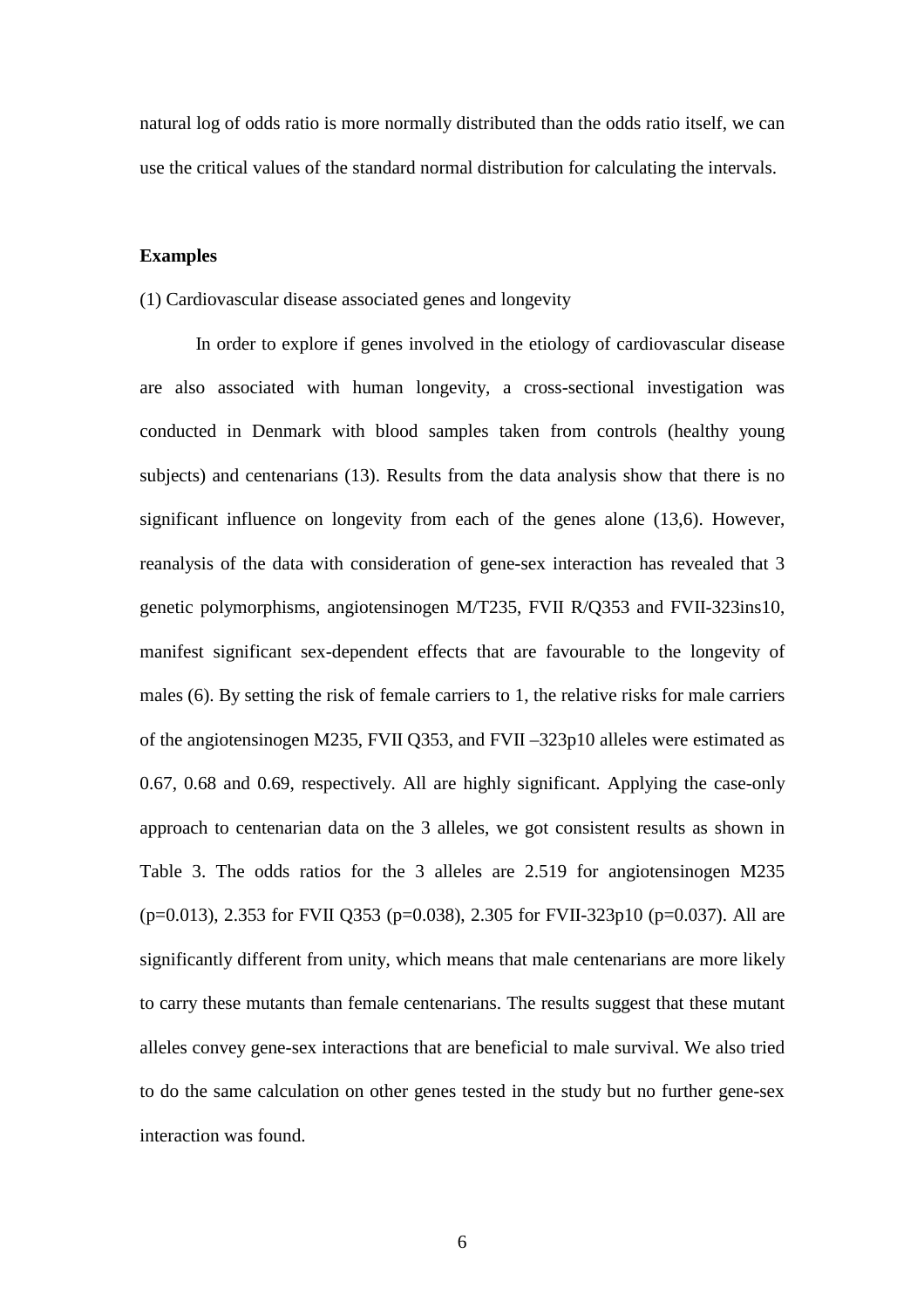Although the results are compatible, the previous analysis by Tan et al. (6) relies on the proportional hazard assumption, which may not be an appropriate approach since it ignores the possible antagonistic genetic effect in the process of ageing. This problem is avoided in the case-only study because we are drawing our conclusions only from the centenarians.

#### (2) HLA-DR7 and human longevity

In an effort to examine the contribution of HLA-DRB1 polymorphisms to human longevity, a case-control study was set up in France (2). A total of 533 centenarians (89 males and 444 females) were pooled for the study (Table 4). The allele frequency of HLA-DR7 was observed at 14 percent in the control group, but 21.9 percent in male and 14 percent in female centenarians. By comparing allele frequency differences between centenarians and the control group, the HLA-DR7 allele frequency was found significantly increased in male but not in female centenarians (OR=1.72,  $95\%$ CI: 1.19-2.5, p=0.004 for males) with conclusion that the DR7 allele has a beneficial effect on male longevity (2). Here we examine the sexdependent influence of HLA-DR7 by applying the case-only approach. Table 4 is arranged in complete conformity with Table 2 with numbers calculated according to the allele frequency and total number of centenarians available from the article (2). The case-only odds ratio is estimated as  $1.816$  (p=0.013) with a 95% confidence interval from 1.129 to 2.923. This result again indicates that HLA-DR7 allele favours male longevity, which is compatible with the conclusion drawn from the case-control approach.

#### **Discussions**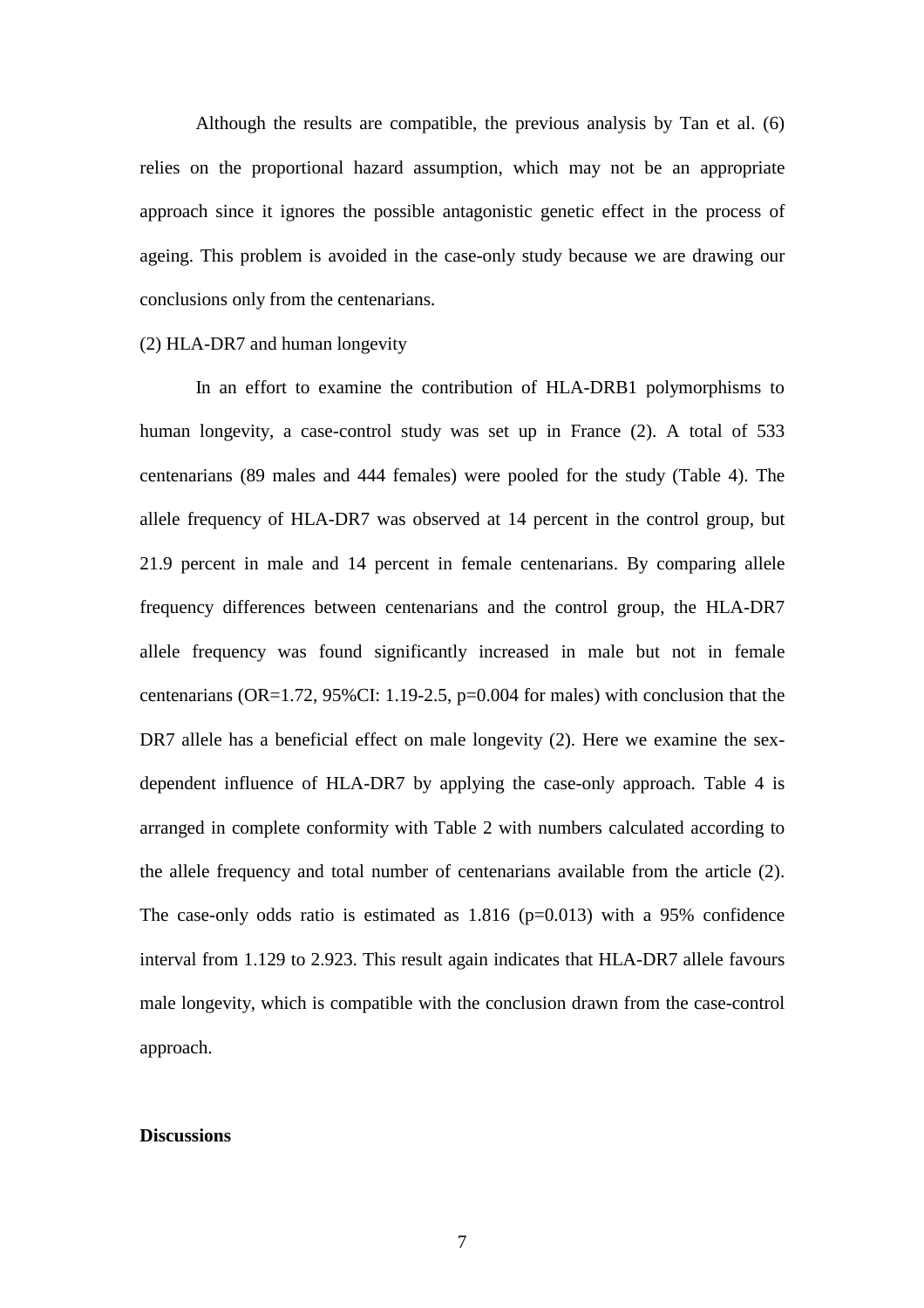As one aspect of the complex feature of human longevity, the gene-sex interaction is an important phenomenon that needs to be addressed. The rapid advance in molecular technology is leading to the relative ease of searching for a large number of DNA markers at several candidate gene loci. With large amounts of individual genetic information available, new and efficient statistical methods are needed to help search for important genes that play crucial roles in the various pathways constituting the network of human longevity. In this regard, the easily applicable case-only approach can serve as a valid and useful way for screening gene-sex interactions in human longevity. Since the case-only approach does not employ control subjects, crucial issues in the choice of an appropriate control group that have been perplexing with regard to case-control study are avoided (10). This is important since the improper choice of a control group could lead to spurious conclusions that distort the study. In addition, this approach has greater precision in estimating interactions than the traditional case-control design (9,11). However, there are important assumptions that underlie the application of the model.

First, in order to apply this method, researchers must assume that sex and the genotype are independent. This assumption holds for any autosomal genes since their segregation does not depend on sex. However, one must note that for sex-linked genes, such an application definitely violates the basic assumption. When our primary interest is gene-sex interaction, such a valid assumption is much preferable to the weak assumptions underlining the traditional case-control study, such as no population stratification (for example, cases and controls are ethnically different), no cohort effects and so on.

Second, the event (longevity) associated with gene-sex interaction should be rare. The study of longevity fits into this assumption since longevity by definition is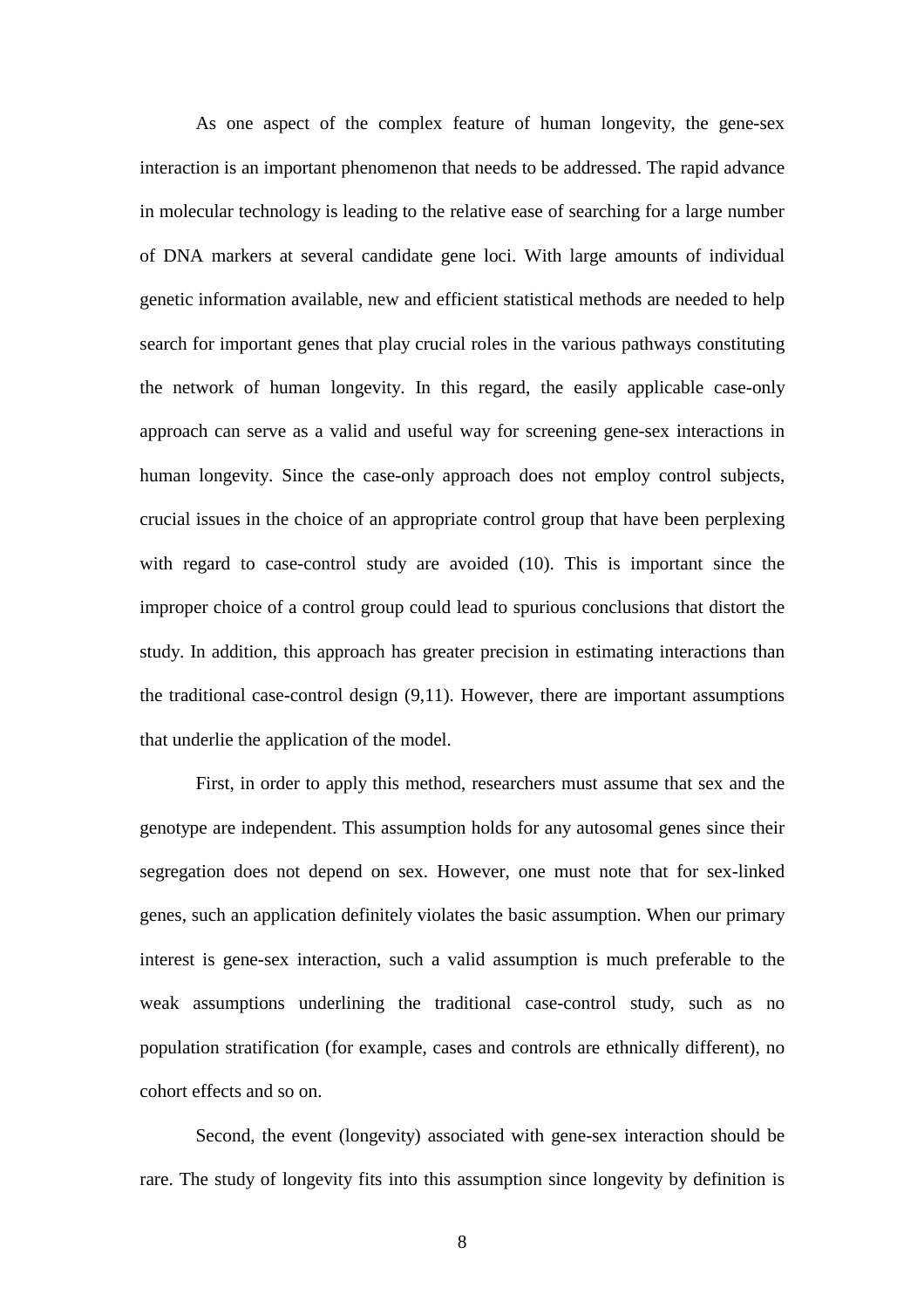always a rare event. It was estimated that there were about 44 centenarians per million population in the developed countries in 1990 (14). Although the number is increasing very rapidly (15), according to a United Nations' prediction, in the year 2050 centenarians will comprise only about 1 percent of the total population in Japan, which has the highest number of centenarians in the world. Schmidt and Schaid (16) showed that the cross-product computed from case-only data may be substantially smaller than the odds ratio calculated from case-control study. This would underestimate the true effect when risk of event associated with the gene is relatively high. Fortunately, we do not have to worry about the problem in longevity study since we are always dealing with the small proportion in the population who managed to achieve extraordinary long lives.

Since the context of centenarian study fits into the case-only approach for assessing gene-sex interaction, we believe that the method is valid and should be promoted. However, one has to keep in mind that the case-only approach makes sense only when the primary interest is in estimating the possible sex-dependent effect from the susceptible gene. The odds ratio estimated from the case-only approach measures only the departure of the overall effect of both the gene in question and sex from the multiplicative effect. No effect of gene or sex alone is estimated in this approach. Also, it is necessary to point out that, like other association studies, the case-only approach also has difficulty in the situation when linkage disequilibrium exists. The detected interaction could be due to the fact that the marker is in linkage disequilibrium with the real gene that is relevant to longevity. Nevertheless, such an association approach can complement future research aimed at localising the specific gene loci.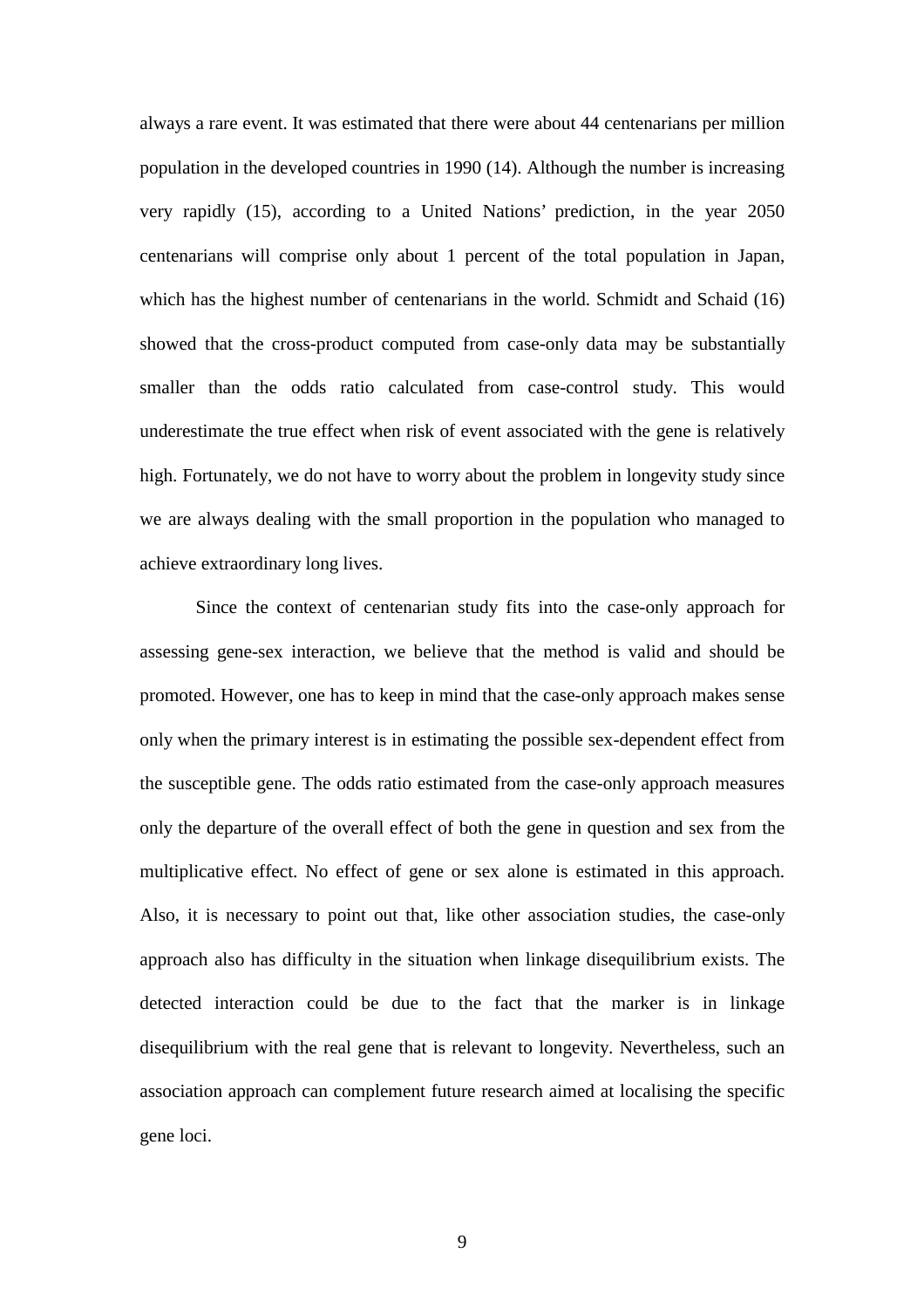The case-only approach was originally derived to assess gene-environment interactions in the etiology of complex diseases. Can we simply apply it for analysing gene-environment interaction in longevity? In the context of human longevity, we think that such an application should be made with caution. For illustration, we simulated case-only data from a centenarian study conducted in Italy where subjects were collected from the south and the north. Suppose that we are interested in analysing the gene-environment interaction for a susceptible genotype but with different genotype frequencies in the south  $(0.1)$  and the north  $(0.2)$  due to different ethnic origins. However, in a case-only study this difference is not known, and we assume that it is ignored. We also assume that the genotype alone is neutral and has no gene-environment interaction affecting longevity. We simulated 13,300 centenarians collected from the south and the north (Table 5). The genotype frequency among the centenarians is estimated as 0.1 in the south and 0.2 in the north, which does not show any deviation from the frequencies set for the simulation. However, when the caseonly approach aimed at detecting gene-environment interaction is applied, we got an OR of 0.454 (95% CI: 0.406-0.499, p=0). The result appears to be a strong geneenvironment interaction that favours northerners, which is contrary to the real situation. This example demonstrates the importance of the basic assumptions that underlie the case-only approach. In order to study gene-environment interaction in longevity, especially when the environment relates to geographical allocation, it is of crucial importance to check the ethnic origin of the populations to ensure that the assumptions are satisfied.

The choice of subject in case-only study should follow the usual rules of case selection for any case-control study (17). However, since centenarians constitute the special population representing successful ageing, the genetic studies on centenarians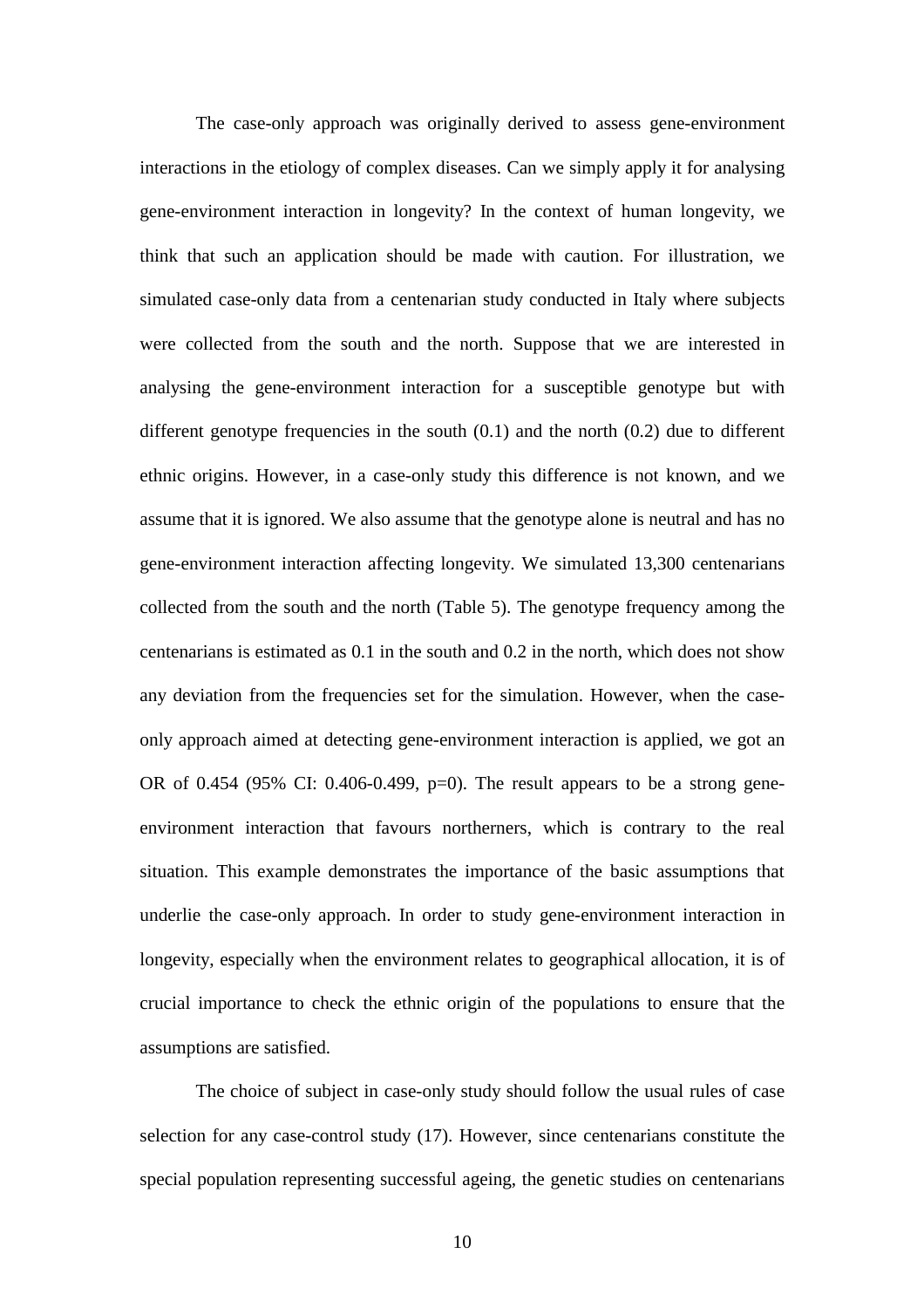could help to find important genes that contribute to human health and longevity. In this sense, the case-only approach is a promising tool for this purpose.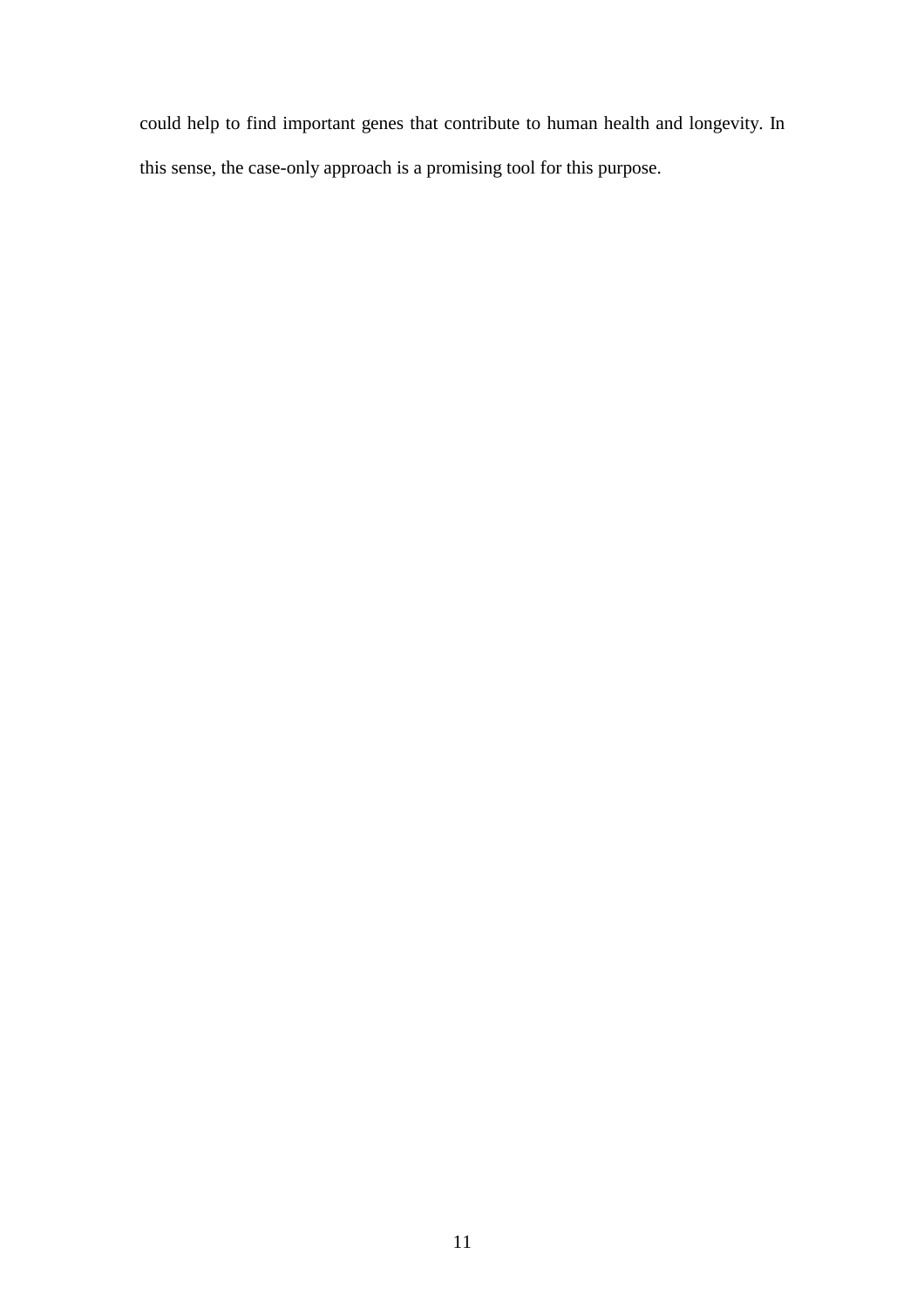## **Appendix**

In accordance with Table 1, let  $S = 1$  stand for males and  $S = 0$  for females,  $G = 1$  for carriers of the susceptible genotype and  $G = 0$  for non-carriers of the genotype. Let *L* stand for cases (longevity) and  $\overline{L}$  for controls. By treating sex as outcome and following Piegorsch et al. (9), the control-only odds ratio is

$$
OR_{co} = \frac{P(S=1|\overline{L}, G=1)P(S=0|\overline{L}, G=0)}{P(S=1|\overline{L}, G=0)P(S=0|\overline{L}, G=1)}.
$$
 (3')

The independence between genotype and sex means

$$
\frac{P(S=1|G=1)}{P(S=0|G=1)} = \frac{P(S=1|G=0)}{P(S=0|G=0)}.
$$
(4')

In  $(4')$ 

$$
P(S = 1|G = 1) = P(S = 1|\overline{L}, G = 1)P(\overline{L}|G = 1) + P(S = 1|L, G = 1)P(L|G = 1).
$$

Since longevity is a rare event,  $P(L|G = 1) \approx 0$  and  $P(\overline{L}|G = 1) \approx 1$ . Then we have  $P(S = 1|G = 1) \approx P(S = 1|\overline{L}, G = 0)$ . Do the same for the rest in (4) and substitute yield

1.

$$
\frac{P(S=1|\overline{L}, G=1) P(S=0|\overline{L}, G=0)}{P(S=1|\overline{L}, G=0) P(S=0|\overline{L}, G=1)} \approx
$$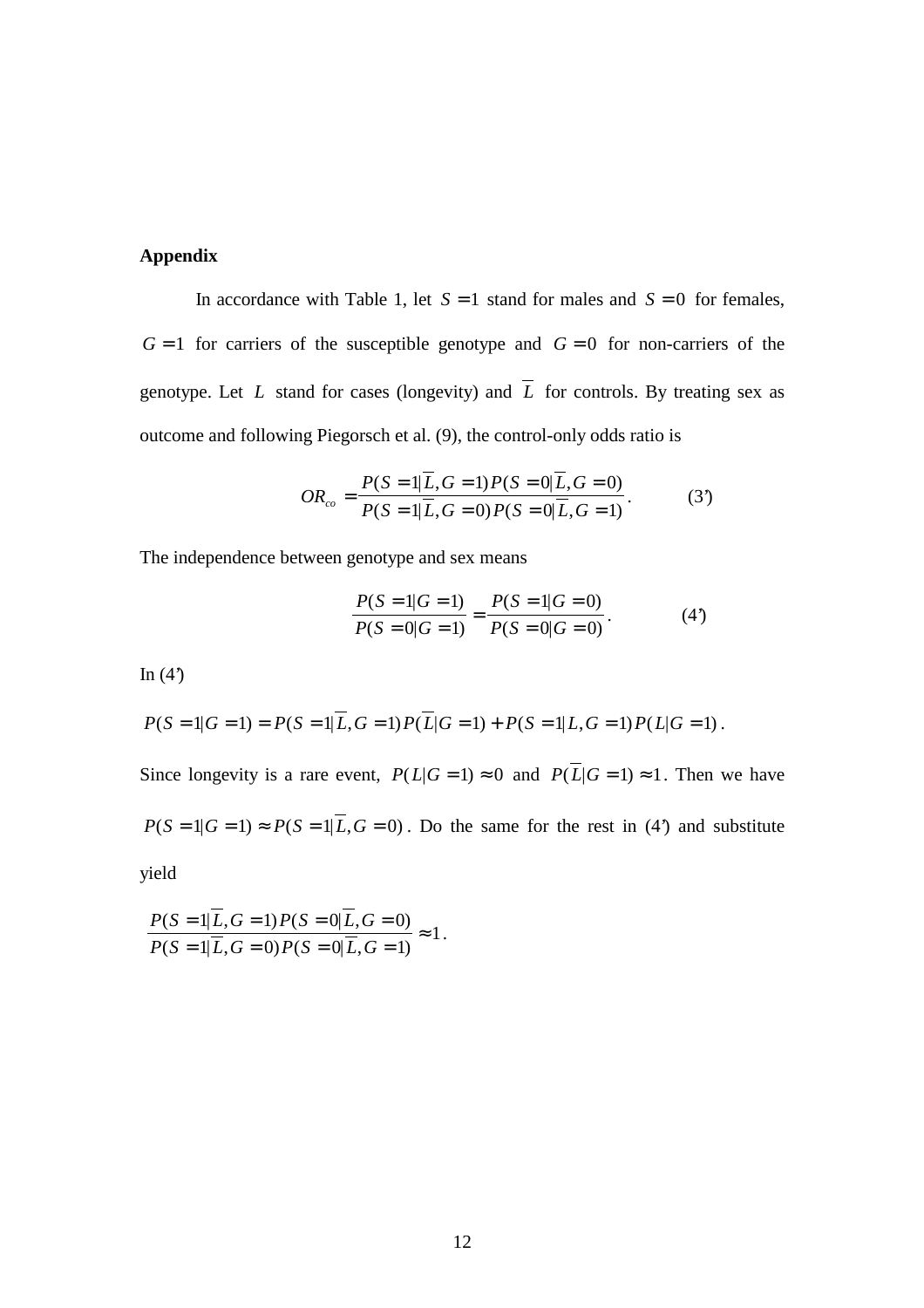# **Acknowledgements**

The authors are thankful to Prof. G. De Benedictis from Cell Biology Department, University of Calabria, Rende, Italy and to Jinhua Zhao from the Department of Psychological Medicine, Institute of Psychiatry, St. Bartholomew's and Royal London School of Medicine and Dentistry for useful discussions. We also want to thank Dr. Karl Brehmer for help in preparing the paper.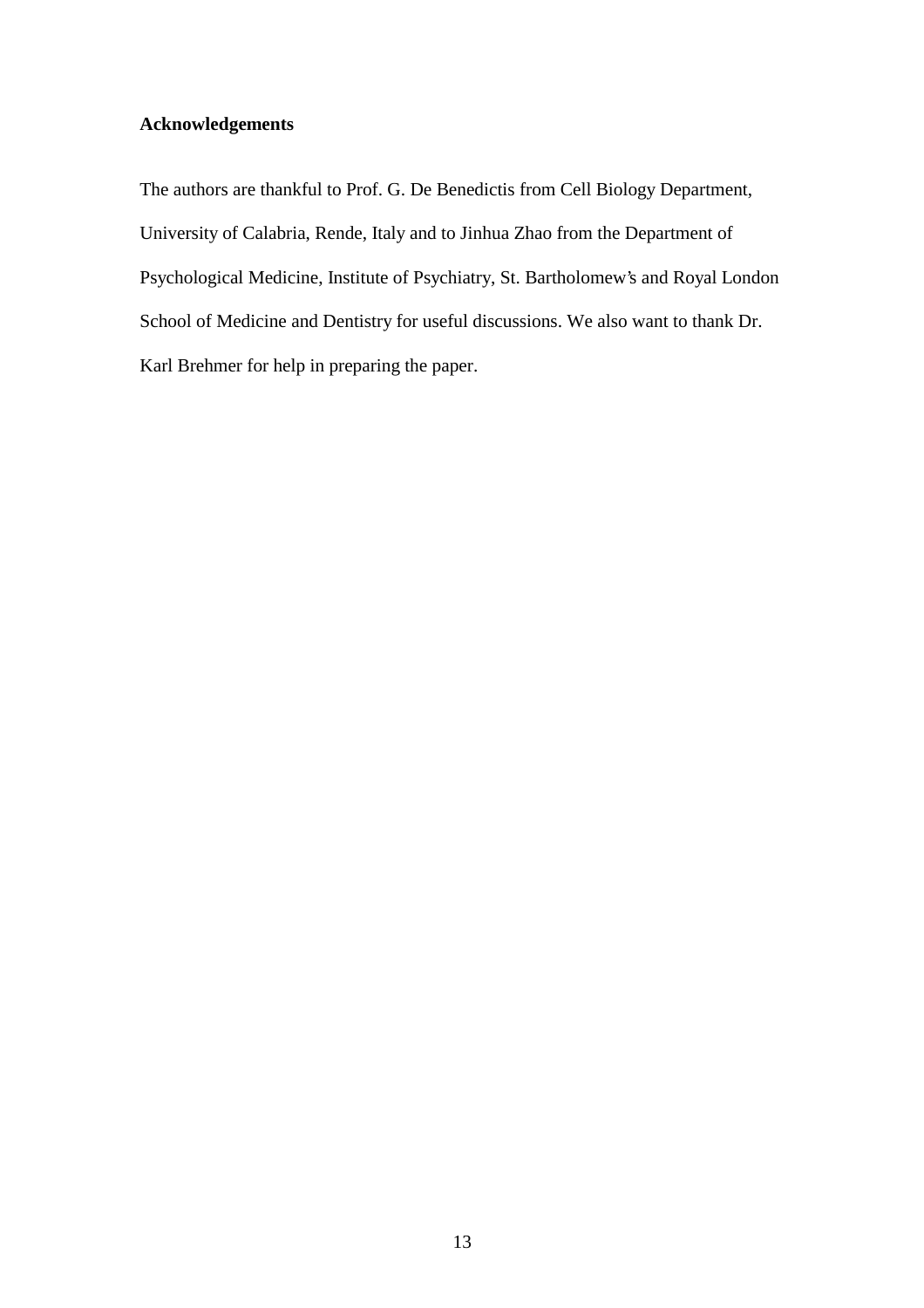#### **References**

- 1. De Benedictis G, Tan Q, Jeune B, et al. Recent advances in human gene-longevity association studies. *Mechanisms of Ageing and Development* 2001; in Print.
- 2. Ivanova R, Henon N, Lepage V, Charron D, Vicaut E, Schachter F. HLA-DR alleles display sex-dependent effects on survival and discriminate between individual and familial longevity. *Hum Mol Genet.* 1998; 7, 187-194.
- 3. De Benedictis G, Carotenuto L, Carrieri G, et al. Gene/longevity association studies at four autosomal loci (REN, THO, PARP, SOD2). *Eur J Hum Genet.* 1998; 6:534-541.
- 4. Heijmans BT, Gussekloo J, Kluft C, et al. Mortality risk in men is associated with a common mutation in the methylene-tetrahydrofolate reductase gene (MTHFR). *Eur J Hum Genet.* 1999;7(2):197-204.
- 5. Tan Q, De Benedictis G, Yashin AI, et al. Measuring the genetic influence in modulating human life span: Gene-environment and gene-sex interactions. *Biogerontology* 2001;2(3), in print.
- 6. Tan Q, Yashin AI, Bladbjerg EM, de Maat M, Andersen-Ranberg K, Jeune B, Christensen K, Vaupel JW. Variations of Cardiovascular Disease Associated Genes Exhibit Sex-dependent Influence on Human Longevity. *Experimental Gerontology* 2001;36(8), in print.
- 7. Yashin AI, De Benedictis G, Vaupel JW, et al. Genes, Demography, and Life Span: The Contribution of Demographic Data in Genetic Studies on Aging and Longevity. *Am J Hum Genet.* 1999; 65:1178-1193.
- 8. Yashin AI, De Benedictis G, Vaupel JW, et al. Genes and longevity: Lessons from studies on centenarians. *Journal of Gerontology.* 2000; 55:B1-B10.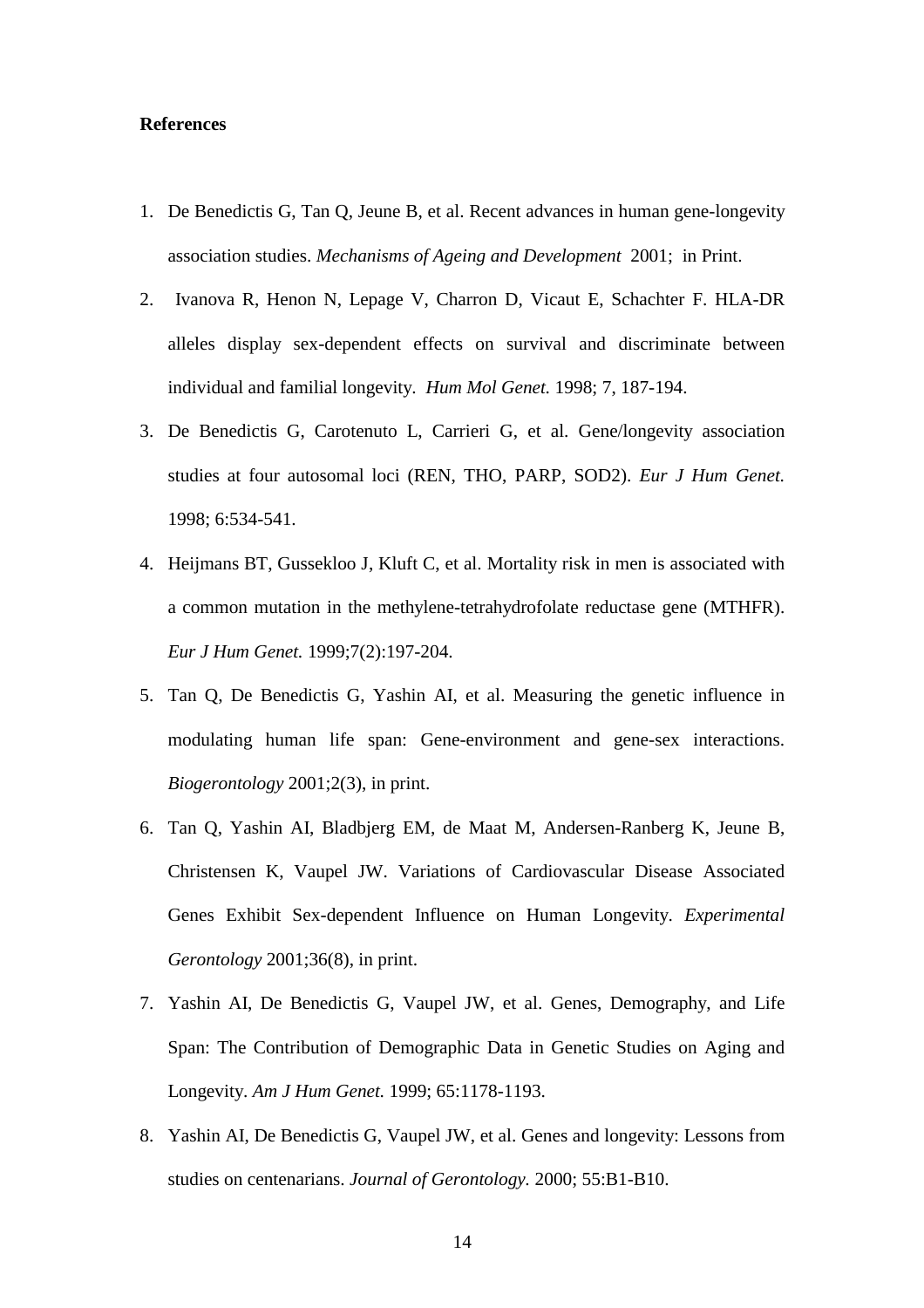- 9. Piegorsch WW, Weinberg CR, Taylor JA. Non-hierarchical logistic models and case-only designs for assessing susceptibility in population-based case-control studies. *Stat Med.* 1994; 13(2):153-62.
- 10. Khoury MJ, Flanders WD. Nontraditional epidemiologic approaches in the analysis of gene-environment interaction: case-control studies with no controls! *Am J Epidemiol.* 1996; 144(3):207-13.
- 11. Yang Q, Khoury MJ, Flanders WD. Sample size requirements in case-only designs to detect gene-environment interaction. *Am J Epidemiol.* 1997; 146(9):713-20.
- 12. Fisher LD, Van Belle G. *Biostatistics: A methodology for the health sciences*. N.Y.: John-Wiley & Sons; 1993: 229.
- 13. Bladbjerg EM, Andersen-Ranberg K, de Maat MP, Kristensen SR, Jeune B, Gram J, Jespersen J. Longevity is independent of common variations in genes associated with cardiovascular risk. *Thromb Haemost.* 1999; 82(3), 1100-5.
- 14. Kannisto V. Development of oldest-old mortality, 1950-1990: evidence from 28 developed countries. Odense: Odense University Press; Odense, 1994:59-66.
- 15. Vaupel JW, Carey JR, Christensen K, et al. Biodemographic trajectories of longevity. *Science.* 1998; 280:855-860.
- 16. Schmidt S, Schaid DJ. Potential misinterpretation of the case-only study to assess gene-environment interaction. *Am J Epidemiol.* 1999; 150(8):878-85.
- 17. Khoury MJ. Genetic epidemiology. In: Rothman KJ, Greenland S, editors. *Modern Epidemiology*. Philadelphia: Lippincott-Raven Publisher; 1998:615-617.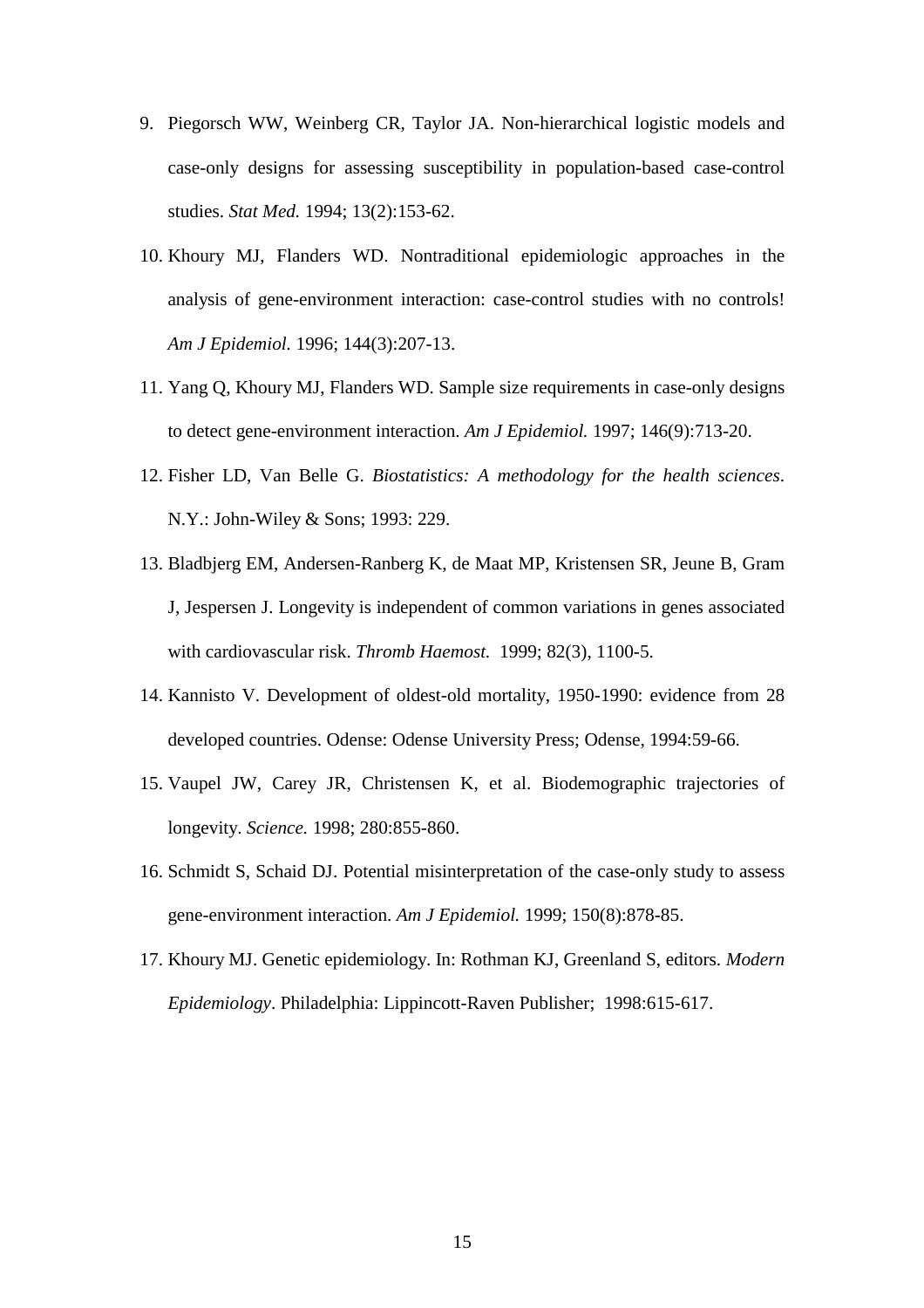| $Sex*$ | Genotype**                                          | Cases    | Controls |                                         |  |  |
|--------|-----------------------------------------------------|----------|----------|-----------------------------------------|--|--|
|        |                                                     | $a_{00}$ | $b_{00}$ | $OR_{00} = 1$                           |  |  |
|        |                                                     | $a_{01}$ | $b_{01}$ | $OR_{01} = a_{01}b_{00} / a_{00}b_{01}$ |  |  |
|        |                                                     | $a_{10}$ | $b_{10}$ | $OR_{10} = a_{10}b_{00} / a_{00}b_{10}$ |  |  |
|        |                                                     | $a_{11}$ | $b_{11}$ | $OR_{11} = a_{11}b_{00} / a_{00}b_{11}$ |  |  |
|        | $*$ 1, male; 0, female. $**$ 1, present; 0, absent. |          |          |                                         |  |  |

Table 1. Gene-sex interaction based on case-control design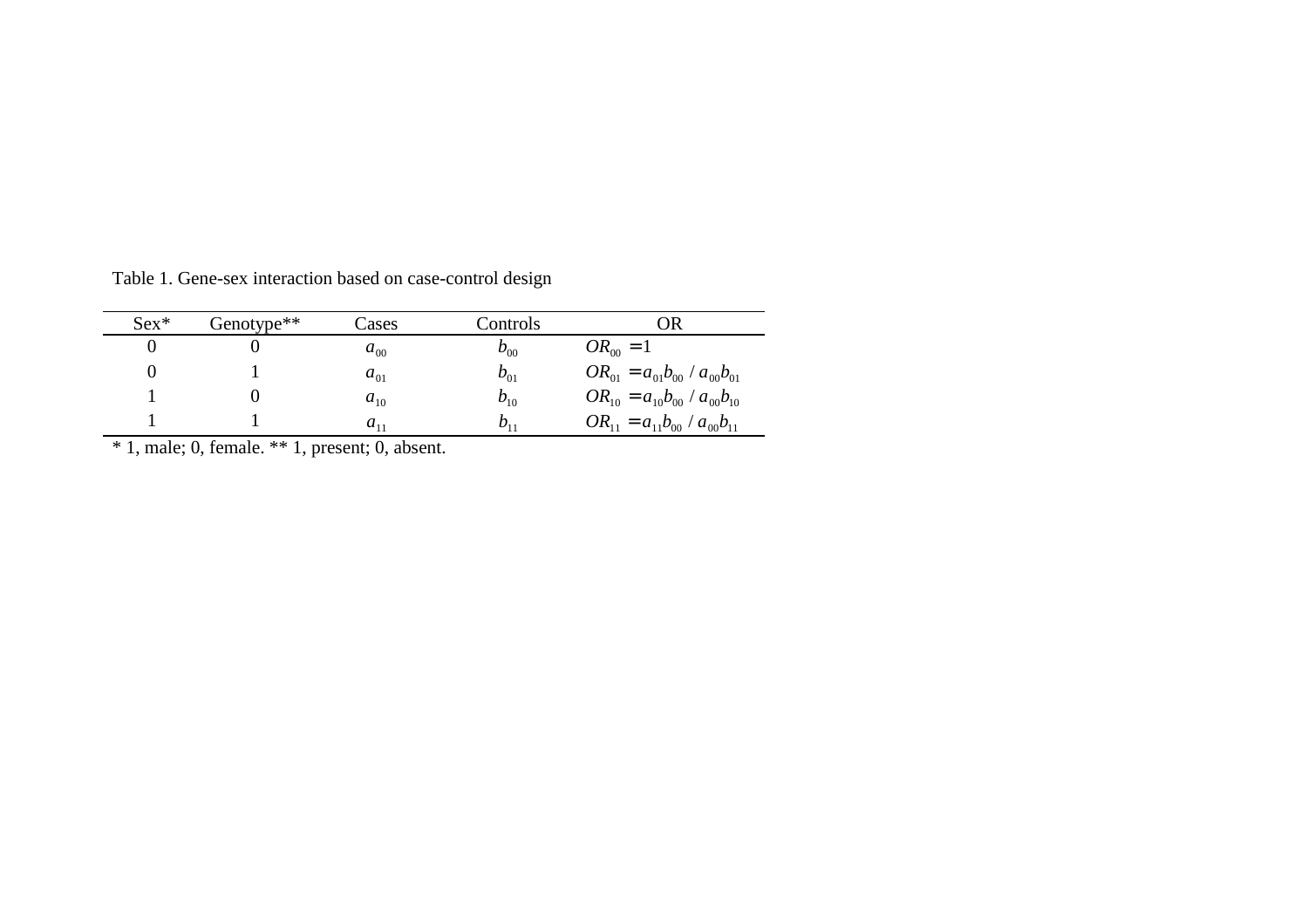| $Sex*$ | Genotype** | Sum               |                           |
|--------|------------|-------------------|---------------------------|
|        |            |                   |                           |
|        | $a_{00}$   | $a_{01}$          | $n_{\rm i}$               |
|        | $a_{10}$   | $a_{11}$          | $n_{\gamma}$              |
| Sum    | n          | $n_{\mathcal{L}}$ | n<br>$\ddot{\phantom{0}}$ |

Table 2. The case-only  $2 \times 2$  table classified by genotype and sex

\* 1, male; 0, female. \*\* 1, present; 0, absent.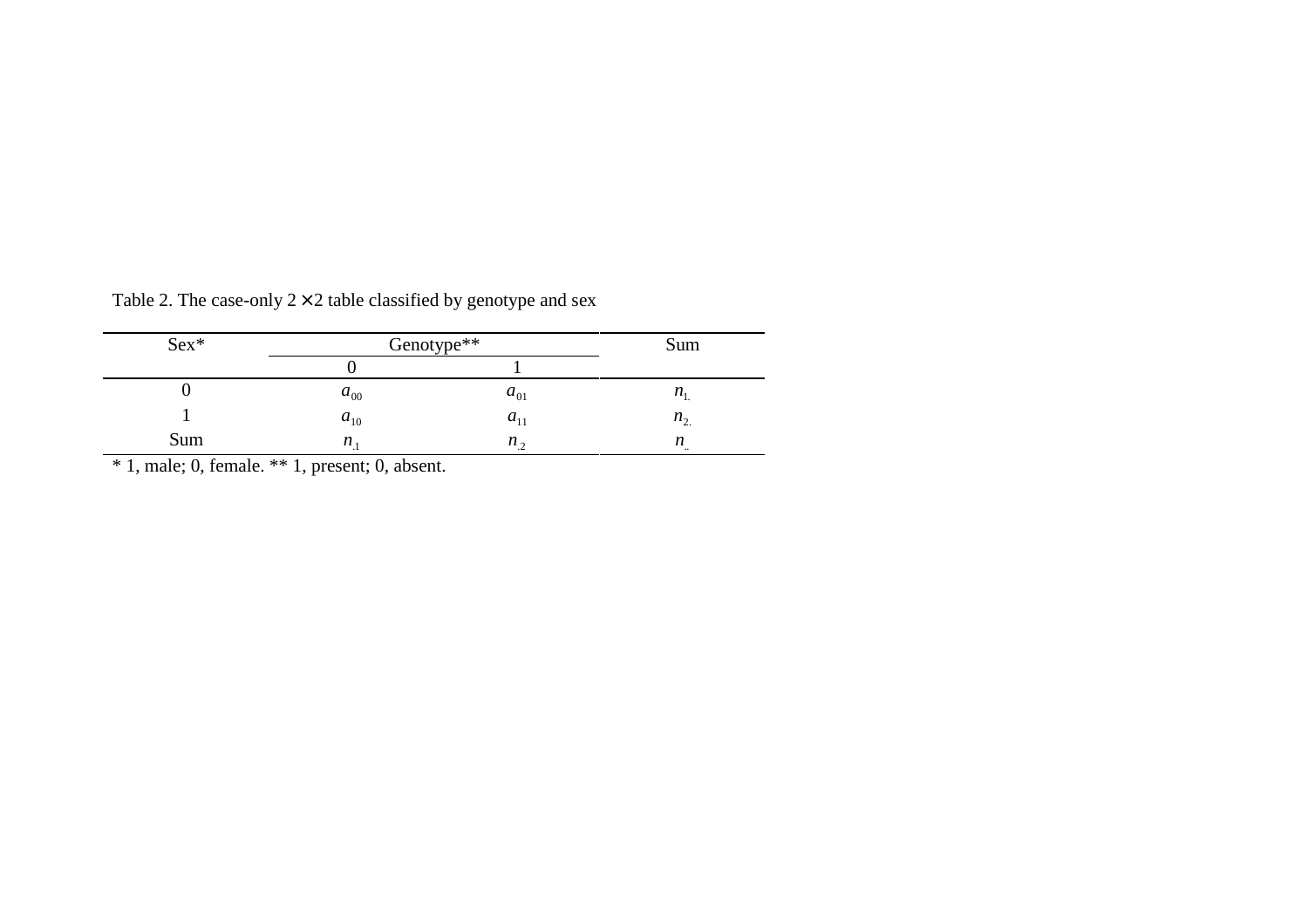| Gene            |     | Male*     |      | Female |     |       |             |       |  |
|-----------------|-----|-----------|------|--------|-----|-------|-------------|-------|--|
|                 |     |           |      |        | Sum | OR    | 95% CI      |       |  |
| Angiotensinogen |     |           |      |        |     |       |             |       |  |
| M235            | ⊥ ∠ | 34        | 64   | 72     | 182 | 2.519 | 1.203-5.275 | 0.013 |  |
| FVII Q353       | 34  | ר ו<br>⊥∠ | 120  | 18     | 184 | 2.353 | 1.032-5.362 | 0.038 |  |
| FVII-323p10     | 33  |           | , 17 | 20     | 183 | 2.305 | 1.038-5.119 | 0.037 |  |

Table 3. Case-only approach for assessing gene-sex interactions in the Danish centenarian study

\* 1, present; 0, absent.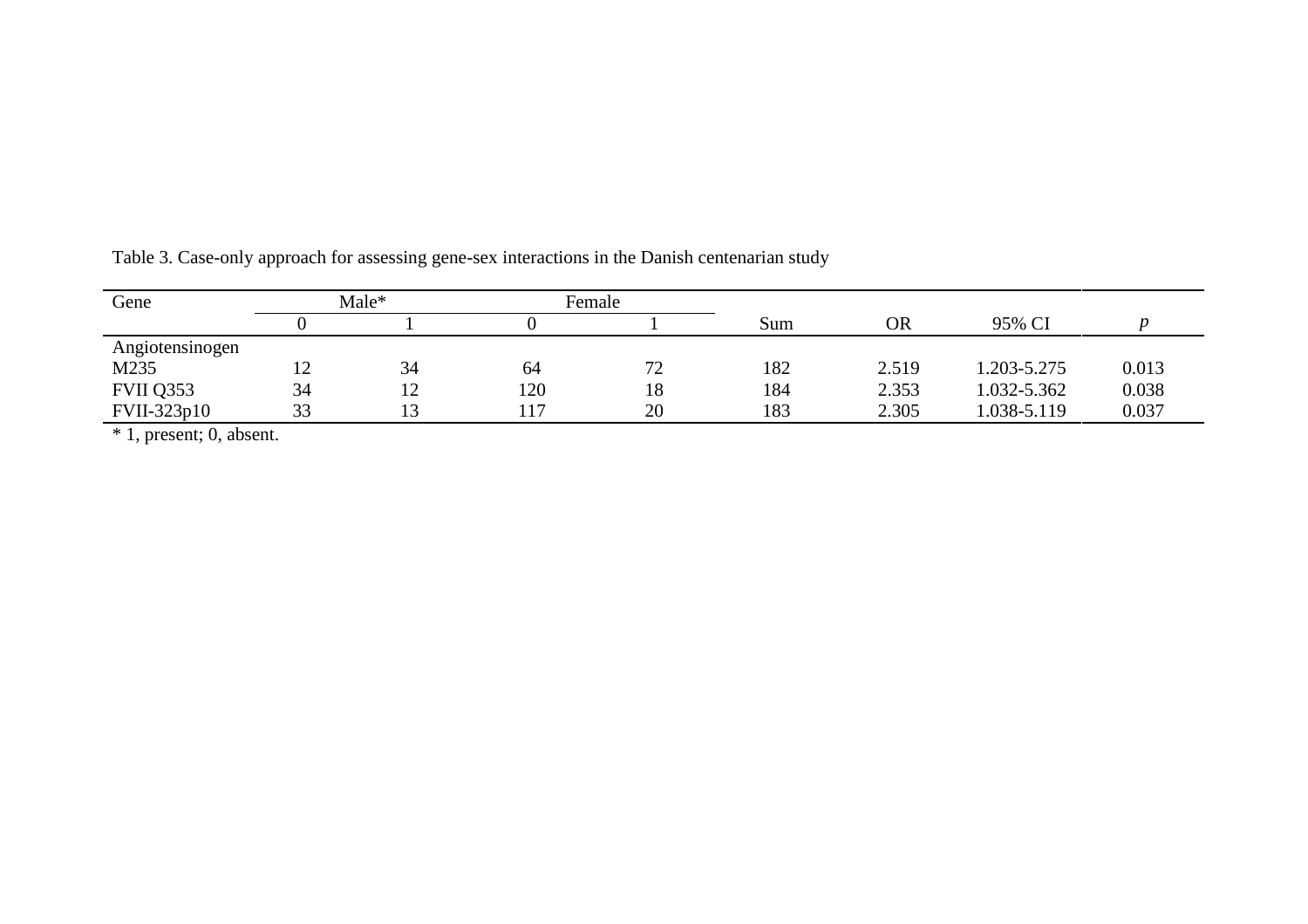| $Sex*$ | Genotype** |     | Sum   |  |
|--------|------------|-----|-------|--|
|        |            |     |       |  |
|        | 328        | 116 | 444   |  |
|        | Э4         | 35  | 89    |  |
| Sum    | 2 Q J      |     | د د د |  |

Table 4. Case-only approach for assessing gene-sex interactions for HLA-DR7 allele in French centenarians

The numbers are calculated according to the allele frequency and total number of centenarians from Ivanova et al. Human .Molecular Genetics, 1998, Vol. 7, No.2.

\* 1, male; 0, female. \*\* 1, present; 0, absent. OR=1.816, 95%CI: 1.129-2.923, p=0.013